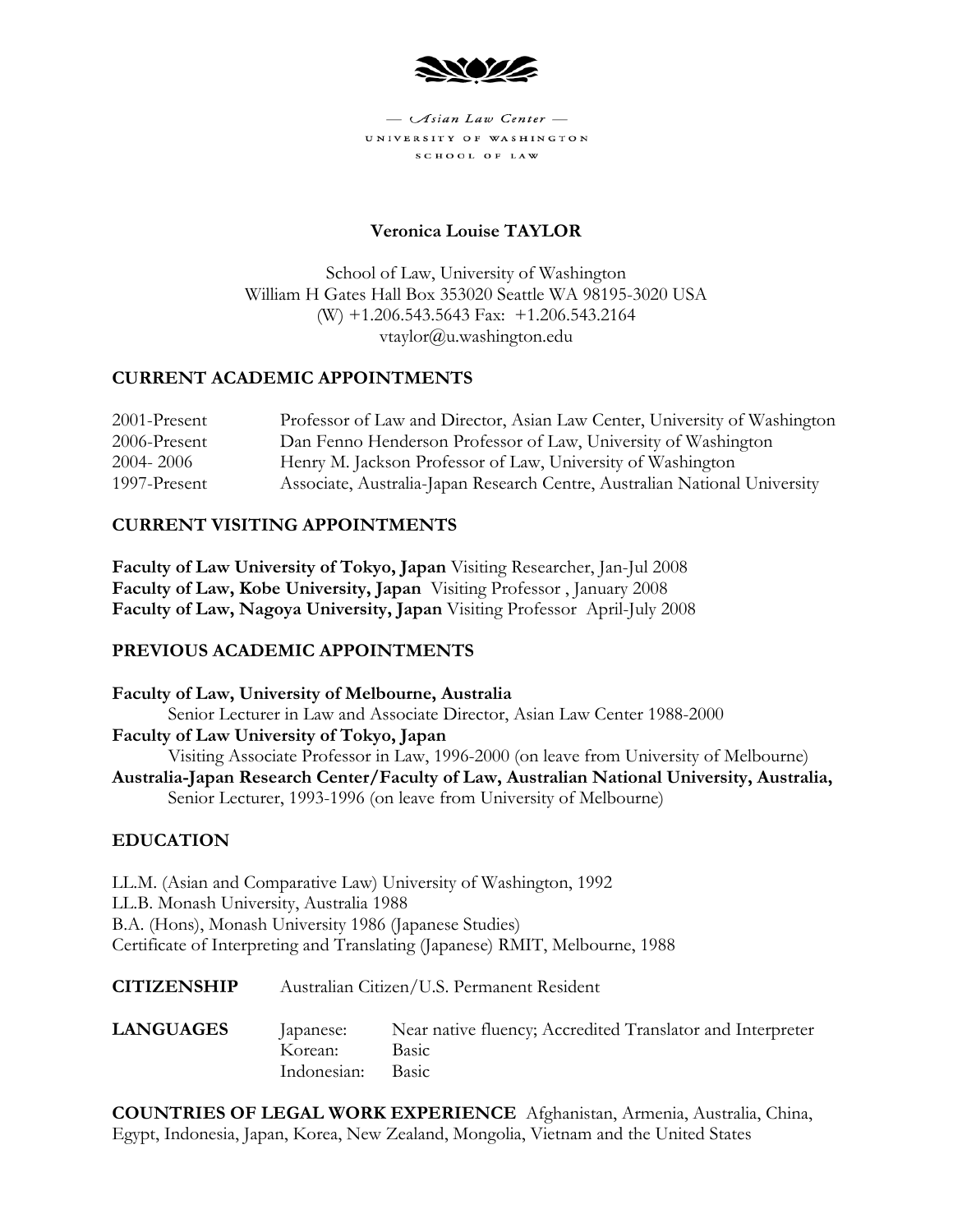## **COURSES CURRENTLY TAUGHT**

*Comparative and International Law (new course from 2008) Japanese Law Law Reform in Transition Economies Comparative Corporate Governance Comparative Law Seminar Advanced Legal Writing and Research Doctoral Thesis Seminar* (*for PhD Program in Asian and Comparative Law)* 

#### **CURRENT LAW SCHOOL ADMINISTRATIVE APPOINTMENTS**

2001- Present Director, Asian Law Center

Staffing 2007-08 Full-time faculty: Taylor, Zang, Kang, Lombardi, Liu Project and part-time faculty: Eddy, Raigrodski, Fu, Chaffee, Guinee Adjunct and affiliate faculty: Whiting, Pekkanen, Cammack Professional and administrative staff: Stokke, Raigrodski, Murazumi, Mechaelis, Bosch

JD Concentration and Concurrent degree tracks in Asian Law LLM in Asian and Comparative Law (20 students per year) LLM in Sustainable International Development (5 students per year) PhD in Asian and Comparative Law (20students per year) International Programs: Visiting Scholar Program (60 participants per year) *Summer Institute in Transnational Law and Practice* (40 participants per year)

Principal Investigator, U.S. federal government grants:

*Afghan Legal Educators* 2008-10(State Department, INL) (\$2m) (see below)

*Empowering Rural Communities: Legal Aid and the Rule of Law in Rural China* 2006-08 (State Department, Bureau of Democracy, Human Rights and Labor*)*(\$1.5m)

*Afghan Legal Educators* 2005-07(State Department, INL) (\$2m)

This grant enables us to partner with Kabul University's faculties of Law and Politics and Shari`a and other law schools in Afghanistan to provide post-graduate legal training to faculty members and to develop a curriculum that will further train Afghan lawyers, professors and members of the legal community. Veronica Taylor (Project Director), Jon Eddy (Project Manager) and Clark Lombardi (Country Expert) Assistant Director Alice Stokke (Budget and administrative support)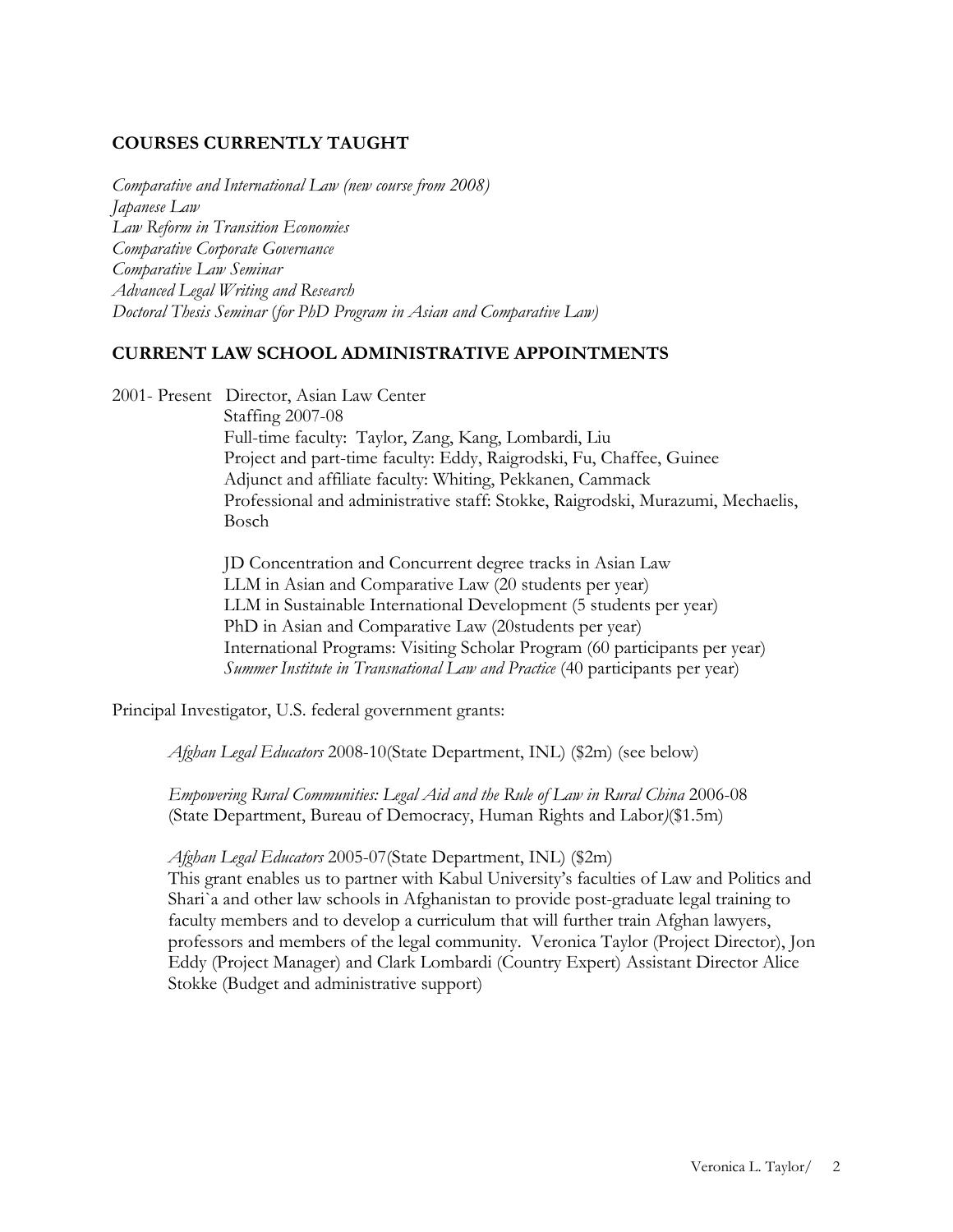### **RESEARCH IN PROGRESS**

#### **Books**

**Re-regulating Japan** (working title) Examines contending theories of regulation and investigates how modes of regulation may be changing in Japan by focusing on how corporations manage risk, legal compliance, contractual relationships, audit, and public relations.

**Rule of Law, State Building and Transition** (working title) (Taylor, Ramasastry, Whiting, Bergling) A textbook that aims to improve lawyers' understanding of international legal assistance by presenting key writing in the field and analyzing real world legal and institutional reform projects - their strengths, their flaws, and the structural impediments to their success.

**Vietnamese Legal Culture in Transition** (Taylor and Raigrodski, Eds) University of Washington Press

**Reforming Indonesian Legal Institutions** (working title) (Cammack and Taylor, Eds)

# **PUBLICATIONS**

#### **Editorships:**

#### **Series/ Loose-leaf**

*Asian Law Series*, University of Washington Press (Monograph Series) Japan Law Business Guide (Loose-leaf) (CCH Singapore) (2000-2006)

#### **Journals**

*Law and Development weblog* (with Tom Ginsburg) *http://lawprofessors.typepad.com/lawdevelopment* 

*Asian Law Abstracts* (www.ssrn.com) (with D Clarke)

*Australian Journal of Asian Law* (www.federationpress.com.au)Founding Editor, with T Lindsey, B Hooker) Japan Law List: www.law.washington.edu/AsianLaw/japanlaw

Editorial Board, *American Journal of Comparative Law*

Editorial Board, *Japanese Studies* 

Faculty Editorial Board, *Korea University Law Review* (from 2007)

#### **Books**

*Asian Laws through Australian Eyes*, (LBC, Sydney: 1997) 471pp ISBN 0 455 21443 3

*Law as Culture* (Federation Press, Sydney: 1997) (with K. Laster et al) 384pp ISBN 1 86287 226 0

*Interpreters and the Legal System* (Federation Press, Sydney, 1994) 283pp (with K. Laster) ISBN 1 86287 130 2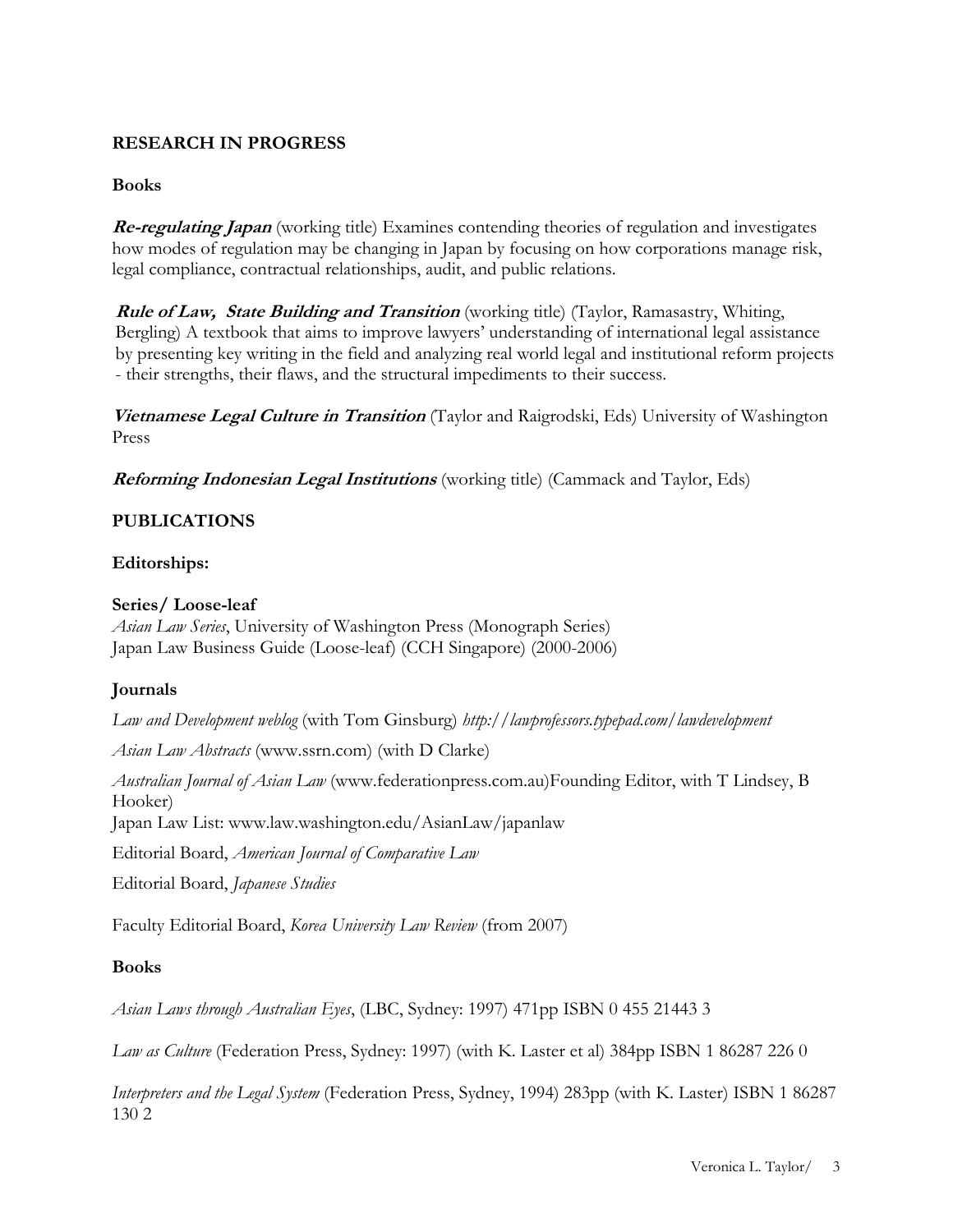## **Chapters in Books**

'The Rule of Law Project Bazaar' in Bergling, Taylor et al, *Rule of Law on the International Agenda: Policy, Politics and Morality* (in preparation)

'From Manners to Rules: the Reregulation of Japan' in John Gillespie and Randy Peerenboom (eds) *'Pushing Against Globalization: Regulation in Asia*', Routledge (in preparation)

'Reinventing Japanese Courts' in Pip Nicholson and Andrew Harding (eds) *New Courts in Asia* (in preparation)

'Legal Education as Development' (Essays in Honor of Malcolm Smith, edited by Stacey Steele) (in preparation)

"Indonesian Business Law and Regulation" in Pitman Potter (Ed) *Business Law in Asia* Lexis/Nexis Canada/Butterworths (in preparation)

'The Cultures of Dispute Resolution in Asia' in M. Pryles (ed.) *Dispute Resolution in Asia* (1997, Kluwer) (with M Pryles) 1-28 (rewritten for 3rd edition, 2006)

*'*The Law Reform Olympics: Measuring Technical Legal Assistance in Transition Economies' in T Lindsey (ed) *Law Reform in Developing and Transitional States* (Routledge, 2007)

'Contract' in Japan *(*with Uchida Takashi) for D Foote (Ed) *Law in Japan: A Turning Point*, University of Washington Press (2007)

'Contract and Contract Enforcement in Indonesia: An Institutional Assessment' in T. Lindsey (Ed) *Indonesian Law and Society*, Federation Press, 2<sup>nd</sup> edition (2008)

'Finding the Law' (with Kyoko Ishida and Rob Britt) Japan Business Law Guide (CCH Singapore)  $(1988- )$ 

 'Japanese Legal System' in *Japan Business Law Guide* (General Editor) (Loose-leaf, 2 volumes) *(*CCH Singapore) 50pp

'Commercial Law' in *Japan Business Law Guide* (General Editor) (Loose-leaf, 2 volumes) *(*CCH Singapore) 50pp

'Secured Transactions' and 'Real Property' chapters in *Guidance for Promoting Commercial Legal and Institutional Reform: A Technical Manual* (USAID) (in press) 50pp

'Rule of Law in Japan' (with J O Haley) in R Peerenboom (Ed) *Discourses on Rule of Law in Asia*, RoutledgeCurzon (2004) 446-474 ISBN 0-415-32613-3

'Re-regulating Japanese Transactions: the Competition Law Dimension in Peter Drysdale and Jennifer Amyx (eds) *Japanese Governance: Beyond Japan Inc* (RoutledgeCurzon, 2003)

*'Licensing' in Hak Kekayaan Intelektual [Intellectual Property Law*] (in Indonesian) (Lindsey et al Eds) Asian Law Group and Alumni Press, Bandung *(2003) 329-341*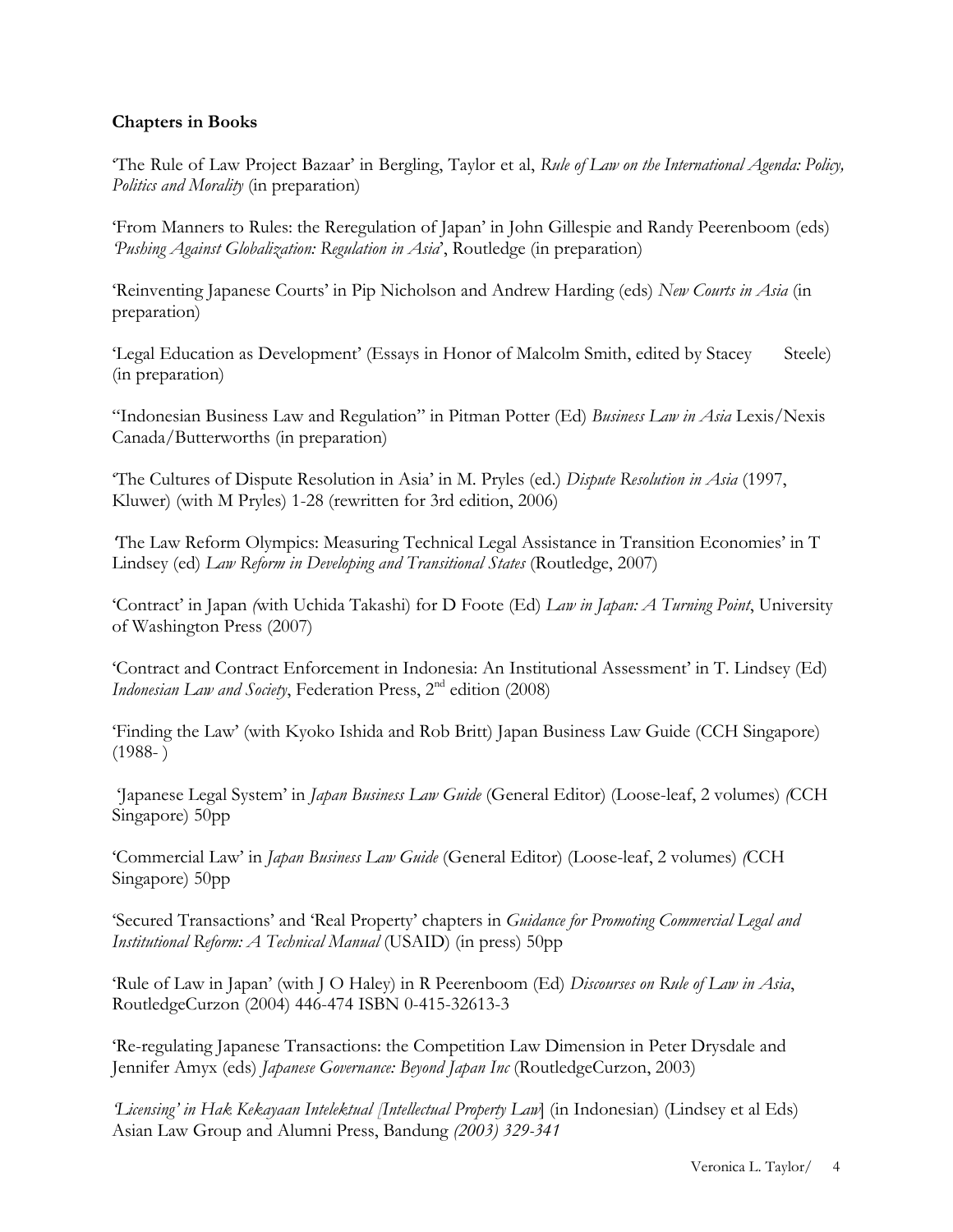'Corruption and Legal Professions in Asia' in T Lindsey and H Dick (Eds) *Corruption in Asia* (Federation Press, 2002)

'Spectres of Comparison: Japanese Law through Multiple Lenses (2001) 12 *Zeitschrift Für Japanisches Recht* (appeared in 2002) 11-16

*'Nihon no Hogakukyoiku to gurobaru* standado [Japanese Legal Education and Global Standards] (2002) 4 *Toyo bunka kenkyu Far East Asian Studies Center, Gakushuin University, Tokyo 61-76* (in Japanese)

*Hogakukyoiku/horitsu saabisu* [Legal Education and Legal Services] *(2002) 8 Horitsu Bunka* [Legal Culture] *LEC Co, Tokyo 42-43*(in Japanese)

'Rethinking Indonesian Insolvency Reform: Contexts and Frameworks' (with T Lindsey) in Lindsey (Ed) *Commercial Law Reform in Indonesia* (Federation Press, 2001) 20pp

'Japan's Civil Procedure Reforms' in *Japan Business Law Guide* (CCH, 1988-present) 20pp

'The Transformation of Indonesian Commercial Contracts and Legal Advisers' in T Lindsey (ed), *Law and Society in Indonesia* (Federation Press, 1999) 279-290 ISBN 1 86287 311 9

''Asian' Contracts? An Indonesian Case Study' in A Milner and M Quilty (Eds) *Australia-Asia Perceptions: Episodes* (1997, Oxford University Press) 159-180

'The Cultures of Dispute Resolution in Asia' in M. Pryles (ed.) *Dispute Resolution in Asia* (1997, Kluwer) (with M Pryles) 1-23 (and  $2<sup>nd</sup>$  edition, 2003)

'Regional Trade Arrangements: Recognising the Legal Dimensions of APEC' in S Scott and A Bergin (Ed) *International Law and Australian Security* (1997, Australian Defence Studies Centre) 39-57 ISBN 0 7317 0413 4

Consumer Contract Governance in a Deregulating Japan' in (1996) Yearbook 2 New Zealand Association for Comparative Law Yearbook 2 99-120, *reprinted from* (1997) 27(1) *Victoria University of Wellington Law Review*, 99-120

Global Access to Deregulated Markets in Asia: is Competition Policy the Key? *Regulatory Reform and Market Openness* (OECD, Paris, 1996) 233-248 No ISBN Number

'Beyond Legal Orientalism' in V. Taylor (ed) *Asian Laws Through Australian Eyes,* (LBC, Sydney: 1997)

# **Journal Articles:**[∗](#page-4-0)

 $\overline{a}$ 

'Japanese Contract in Transition (working title) *Washington University Global Studies Law Revi***ew**  Festschrift in honour of JO Haley, 2008 (invited submission, in preparation)

'The Ethics of Development Legal Assistance'(法制度改革支援の論理)アジ研ワールド・トレンド

<span id="page-4-0"></span><sup>∗</sup> Asterisked articles are refereed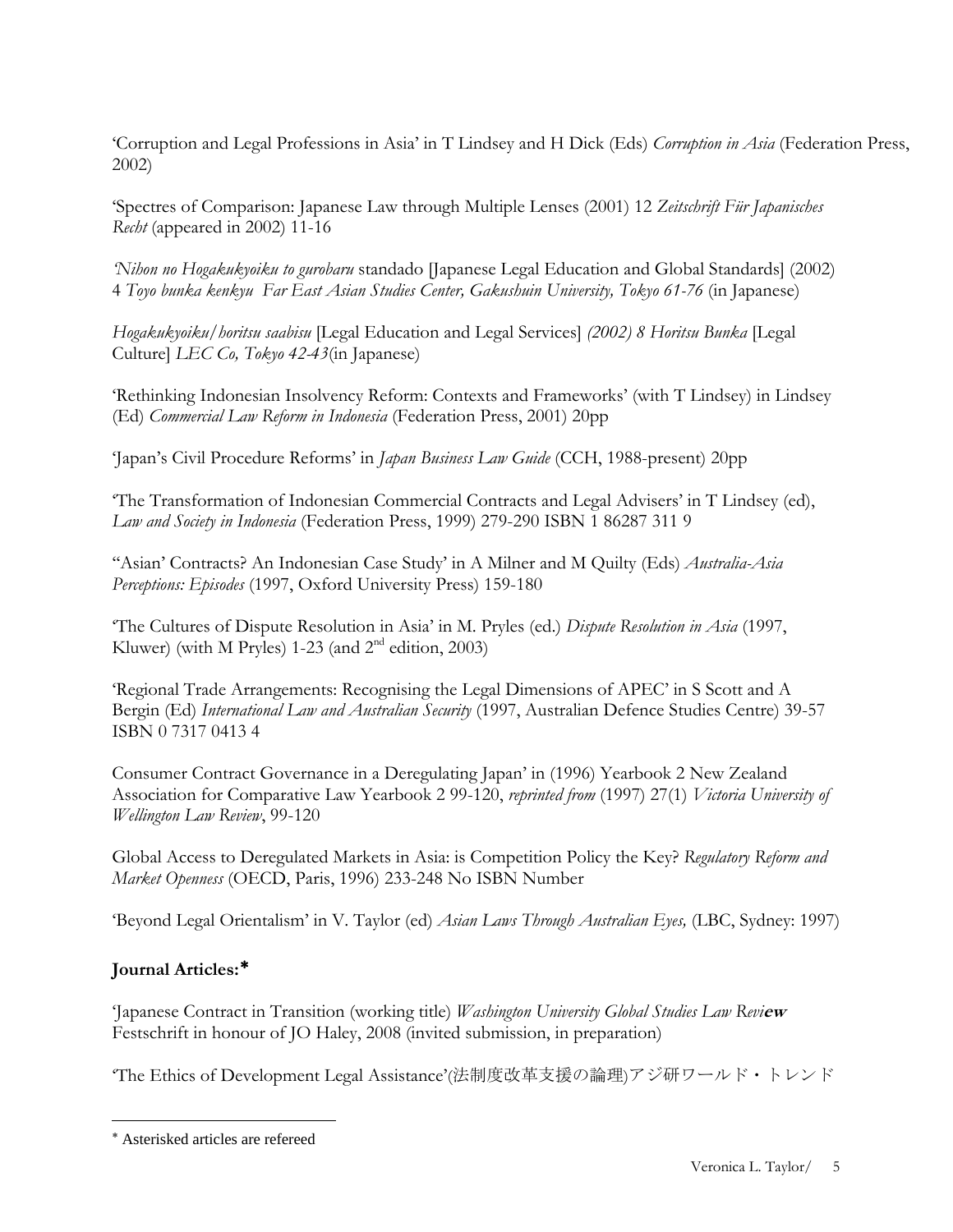8(2007)第143号、特集:法と開発研究16-21*AjikenWorld Trends* 8(2007) No 143、 Special Issue: Law and Development Research 16-21

\*'Zen and the Law School', (2005) 7 *Aust J Asian Law* 293-309

'*Washinguton daigaku rōsukūru ni okeru gakushū/kyojuhō*'[Teaching and Learning methods at University of Washington School of Law] (2006) 72(4) *Hōseikenkyū* [Journal of Kyushu University Faculty of Law] 1275-1296 (in Japanese)

\*'New Markets, New Commodity: Japanese Legal Technical Assistance' (2005) 23 (2) *Wisconsin Intl L J* 251-281

'The Law Reform Olympics: Measuring the Effects of Law Reform in Transition Economies' (January 15, 2005) Available at http://ssrn.com/abstract=893682

 **'**Introduction: Mapping Land Use Regulation in the Pacific Rim' (1998) 7(3) *Pacific Rim Law and Policy Journal* (with J Haley and F Upham) xiii-xvii

\*'Consumer Contract Governance in a Deregulating Japan' (1997) 27(1) *Victoria University of Wellington Law Review* 99-120

\*'Harmonising Competition Law within APEC: Vertical Restraints and U.S-Japan Trade Disputes' (1995) 5(3) *Journal of Australian Corporate Law* 379-389

\*'Continuing Transactions and Persistent Myths: Contracts in Contemporary Japan' (1993) 19 *Melbourne University Law Review* 352-397

(And more than 40 other articles published in English and Japanese since 1988)

# **CONFERENCE PANELS AND INVITED PRESENTATIONS**

#### **2008**

'Why Asia?' Opening Remarks, 'Framing Legal and Human Rights Strategies for Change: A Case Study of Disability Rights in Asia University of Washington School of Law April 24-25, 2008

'Send Lawyers, Guns and Money: The Challenges of Legal Technical Assistance', Waseda Univesrity Law School, Japan March 2008

"A Decade of Contract Reform for Japan" for Washington University in St Lois Whitney R Harris Institute for Global Legal Studies Festschrift in honour of JO Haley, May 2008

#### **2007**

'From Manners to Rules: the Reregulation of Japan' for 'Pushing Against Globalization: Regulation in Asia', Monash University Faculty of Business Law and Management November 2007

'Globalization of Education and Sustainability', Presentation on behalf of UW Provost Phyllis Wise for Kobe University North America Week 50<sup>th</sup> Anniversary of Kobe-Seattle Sister City Relationship,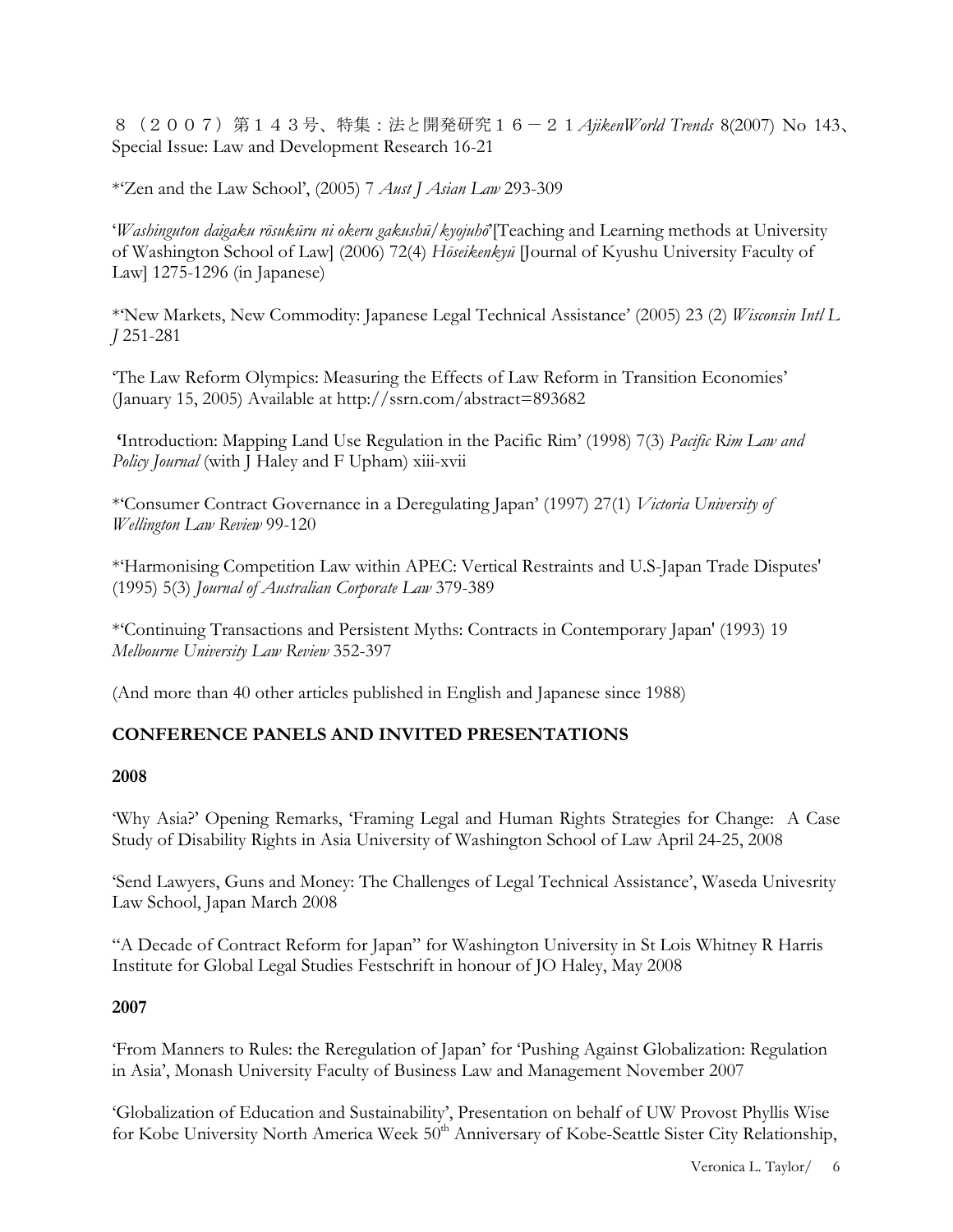### Kobe University November 2007

"The Ethics of Development Lawyering" for Kobe University Faculty of Law, November 2007

"The Ethics of Development Lawyering" for the  $1<sup>st</sup>$  Annual Conference, Hague Institute for Internalization of Law 26-27 October 2007

'The Ethics of Development Lawyering' for 'Rule of Law on the International Agenda: Policy, Politics and Morality', Umea University Sweden June 15-16, 2007

'Re-regulating Japan' for *Barnes Symposium on Legal Change*, University of South Carolina Law School, 2-3 February 2007

"Who Regulates Japan's Lawyers"? for Current Trends in Japanese Law and the Legal Profession, Creighton University School of Law, May 11-13, 2007

'Reinventing Japanese Courts' for *New Courts in Asia*, Centre for Asia Pacific Initiatives University of Victoria Canada 15-16 July 2007

# **2006**

'Governance, Law, Regulation and Globalization' for *UW Global Affairs Retreat*, 20 May 2006

'Zen and the Law School' for *Association of Asian Law Schools (ASLI)* Conference, Shanghai 25-26 May 2006

'Empirical Research, Strategies and Resources' for *Afghan Legal Educators Study Tour Program*, UW Law School February 19-25 2006 *Afghan Legal Educators Study Tour*, February 19-25 2006 (One week customized study program on the role of the Dean and Law School Governance) (20 participants including Deans from most Afghan Law Schools)

'Technical Legal Assistance as Regulation' *CAFTA Legal Needs and Reform*, Southwestern Law School, Los Angeles 27 February 2006

# **2005**

Keynote address, 'Zen and the Art of Law School Governance'; Asian Law Centre, University of Melbourne Symposium: *Build it and they will come: The First Anniversary of Law Schools in Japan*, February 2005

Opening Address: 'The Scholarship of Takao Tanase' Earl Warren Legal Institute, University of California Berkeley, 2005 Sho Sato Conference on Japanese Law: Emerging Concepts of Rights in Japanese Law (Including a symposium honoring Professor Takao Tanase)(February 2005) Boalt Hall School of Law, UC Berkeley 2004

Panel Review of Tom Ginsburg, *Judicial Review in New Democracies*, University of Illinois School of Law, 12 March 2004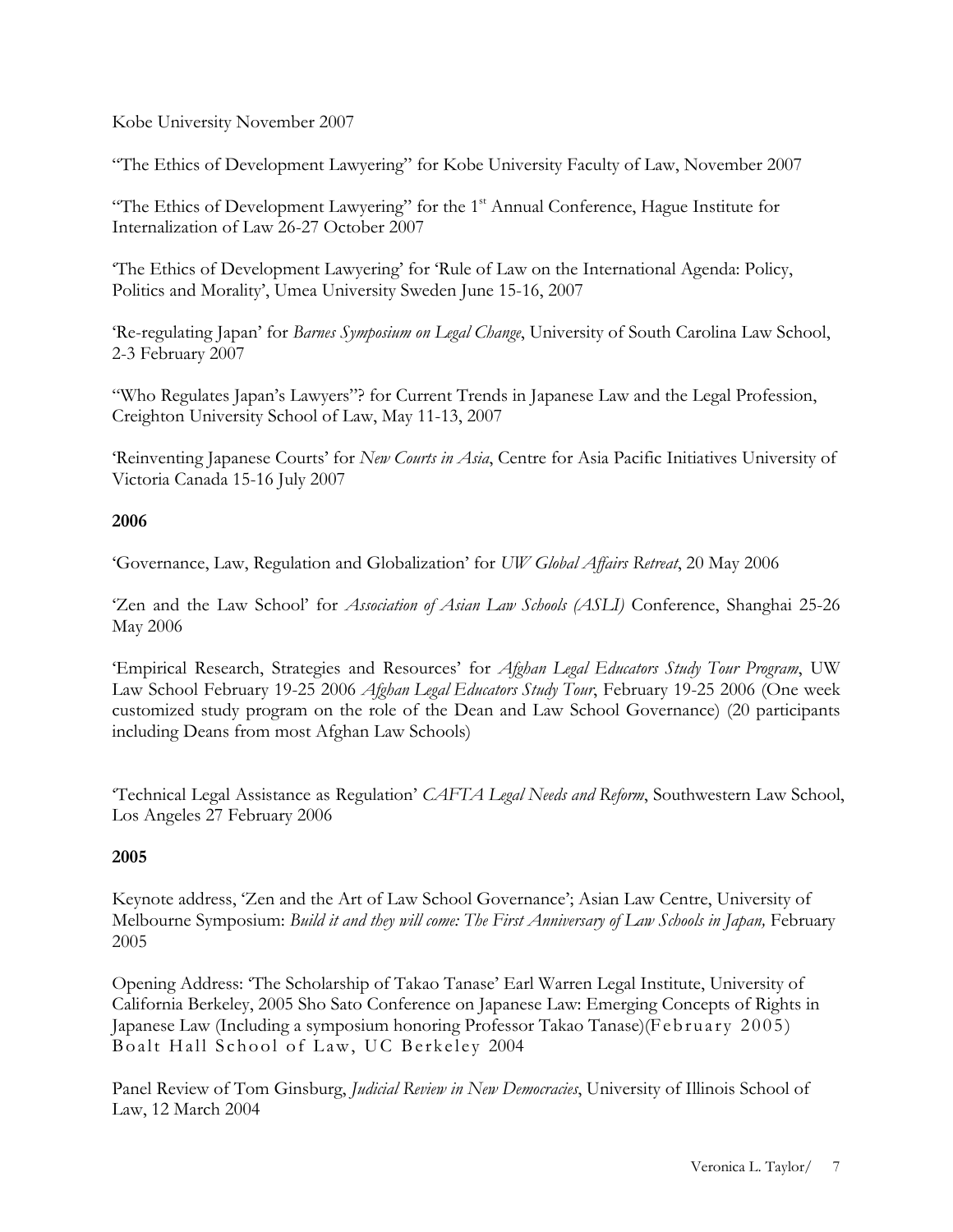'The Law Reform Olympics' presented at Invitational Workshop on Law and Development, Clark Center for East Asian Law, Cornell Law School 18-20 April 2004

'From Manners to Rules?: Regulatory Discourses in Transitional Japan' Paper Presented at Japanese Law Workshop, Clark Center for East Asian Law, Cornell Law School 15 May 2004

Panel Convener: 'Law's New Empire' *Law and Society Conference* Chicago 29 May 2004

Paper: 'Waging War on Terror through Commercial Legal and Institutional Reform in Asia': Law's New Empire' Law and Society Conference Chicago 29 May 2004

Keynote Speaker, Launch of Global Law Institute, University of Wisconsin Law School, November 5 2004

# **2003**

'Benchmarking Commercial Law Reform in Transition Economies': Paper Presented at the 50<sup>th</sup> Anniversary Conference, *Korean Commercial Law Association*, and Seoul 20-22 February 2003

Commentator, Invitational Symposium: *Mapping Vietnam's Legal Culture: Where is Vietnam Going To?,* Centre for Asia-Pacific Initiatives, University of Victoria, Canada and Asian Law Center, School of Law, University of Washington, Victoria, B.C. Canada March 27-29, 2003

Keynote Address: 'Asian Law Takes a Japanese Turn', *Inaugural Conference for Asian Law Association, Japan* Tokyo (28 November 2003)

# **CONFERENCES CONVENED**

#### **2008**

Section Convenor, 'Rule of Law, State Building and Transition', Panels for Collaborative Research Network, *Law and Society Association Meeting*, May 2008 Montreal (40 Papers)

Convenor (with Professors Paul Miller and Titi Liu), 'Framing Legal and Human Rights Strategies for Change: A Case Study of Disability Rights in Asia University of Washington School of Law April 24-25, 2008

#### **2007**

'New Developments in Indonesian Law' University of Washington School of Law 27-28 February 2007 A Conference in Honor of Professor Daniel S. Lev *(50 participants; 35 scholars from Indonesia)* 

Panel Convener: 'Regulation in the New Japanese Economy' *Japanese Studies Association of Australia*, Australian National University 1-4 July 2007

"Rule of Law on the International Agenda: Policy, Politics and Morality"(with Professor Per Berling) Umea University Sweden June 15-16, 2007 (40 participants)

'Rule of Law, State Building and Transition', Panels for Collaborative Research Network, *Law and*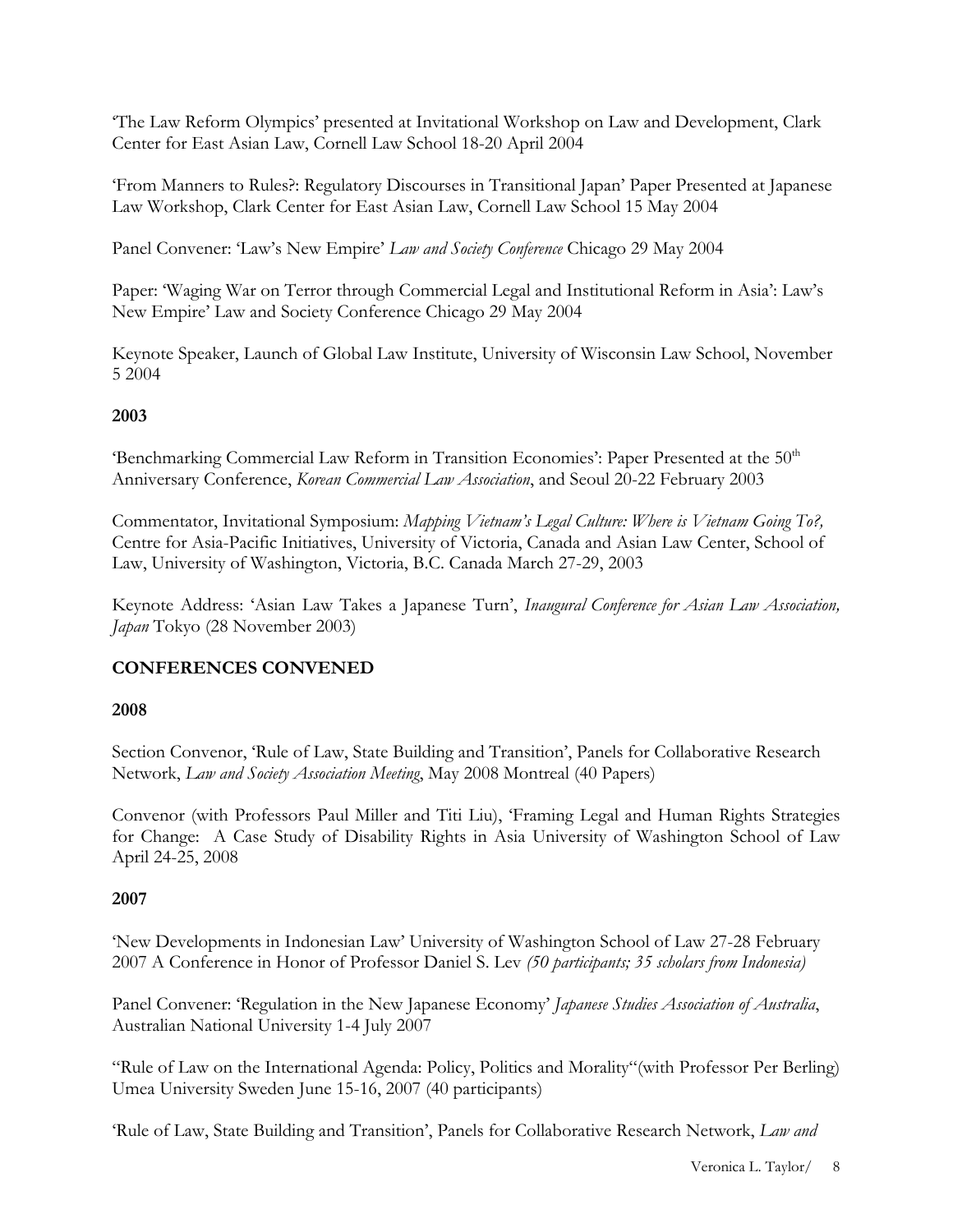*Society Association Meeting*, 25-28 July 2007 Berlin (40 papers)

# **2006**

*Current Developments in Indonesian Law: A Roundtable in Honor of Professor Daniel S. Lev*, Asian Law Center, University of Washington 22 May 2006 (Speakers: Professor Dan Lev; Arief Surowijoyo; Ibrahim Assegaf; Dr Sebastiaan Pompe)

*Current Issues in Indonesian Law: A Conference in Honor of Professor Daniel S. Lev*, Asian Law Center, UW Law School 27-28 February 2006

Law, Development and Transition: New Questions and Directions, Invitational Workshop on Teaching Law and Transition, University of Washington Law School, 17-28 March 2006 (40 International and national participants)

*Afghan Legal Educators Study Tour*, February 19-25 2006 (One week customized study program on the role of the Dean and Law School Governance) (20 participants including Deans from most Afghan Law Schools)

# **2005**

*New Directions in Japanese Law*, Invitational Workshop, May 2005 (20 International participants)

# **2004**

*Indonesian Legal Institutions*, Invitational Workshop, University of Washington Law School, 22-23 April 2004 (20 International participants)

# **LEGAL CONSULTING ACTIVITIES**

With over 20 years' experience as a legal academic and consultant working on commercial law in Asia and transition economies, I have participated in and managed USAID, World Bank, ADB and AUSAID-funded law reform and legal training projects focussed on Afghanistan, Armenia, Australia, Azerbaijan, Bulgaria, China, Egypt, Indonesia, Japan, Mongolia, Vietnam, and the United States. I have particular experience in the comparative analysis of laws, regulation and legal institutions. My major contribution to the field has been in applying and refining indicators to measure the effectiveness of law reform in transition economies.

Projects and customized programs delivered for development agencies to date include:

**International Development Law Organization (IDLO), Afghanistan** (2008) Expert Assessment on Feasibility of Establishing Postgraduate Programs in Law in Afghanistan. A one-month mission to Afghanistan to interview government, university and private sector stakeholders and design a postgraduate program in law and shari'a to be funded by the Italian Ministry of Foreign Affairs.

**USAID/World Bank Doing Business Diagnostic, Vietnam** (2006) An series of interviews with Vietnamese policy makers, lawyers and businesspeople themed around new reforms to Vietnam's corporations law and investment protection. The interpretative report contributes to the World Bank's Doing Business Report for 2007. Alice Stokke undertook the data collection in Vietnam and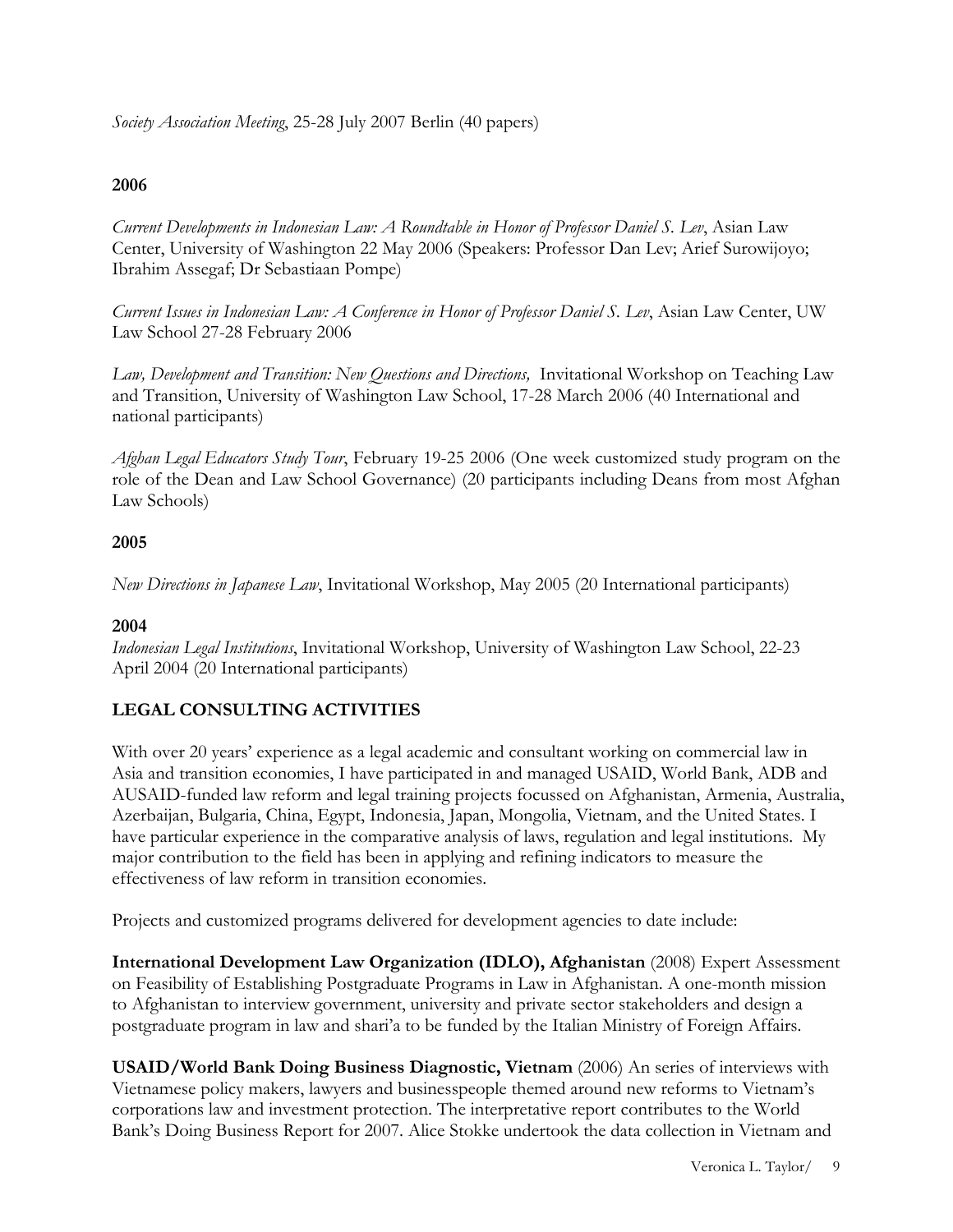we co-authored the report.

# **U.S. Department of State, Bureau for International Narcotics and Law Enforcement Affairs: INL G-04-002(Jan 2004-Jun 2007; Jan 2008-2011) U.S.-Afghan LLM Program for Afghan Legal Educators**

This project supports the U.S. Government's justice sector reform efforts in Afghanistan and serves to increase Afghanistan's capability to establish a fair and transparent judicial system. It is designed to produce a cadre of highly trained Afghan legal educators in order to help professionalize Afghan justice sector personnel, reconstruct the criminal justice system, and foster development of the rule of law.

**USAID Seldon Project: Diagnostic Survey of Commercial Legal and Institutional Reform in Indonesia** (June-Oct, 2003), supervising 30 Indonesian legal researchers and reporting to the USAID Jakarta Mission on 11 key areas of commercial law.

**Commercial Legal & Institutional Reform for Europe and Eurasia** (2001-03) Project leader, supervising the background research and reports on commercial laws and legal institutions in Armenia, Bulgaria and Azerbaijan and conducting in-country interviews for the diagnostic report on Armenia.

**USAID: Commercial Legal and Institutional Reform Training for Officers in Missions**  (Egypt, October 2003) Design and deliver training for non-lawyers on the principles and applications of Commercial Law reform programs

**USAID: Commercial Legal and Institutional Reform Training for Officers in Missions**  (Charlottesville Virginia, June 2003)/(Washington DC, December 2002) Design and deliver training for non-lawyers on the principles and applications of CLIR programs and assessments

**Asian Development Bank: Retraining Mongolian Government Legal Officers** (May 1999) (July 2001) Design and delivery of a course and an academic conference in Ulan Bataar on *Legal Reform in Transition Economies.*

**Asian Development Bank: Retraining Vietnamese Government Legal Officers Project** (June 1998) Design and deliver modules in a 12-week program to equip 20 Vietnamese government legal officers to return to Vietnam to teach in the newly established Legal Profession Training Center, Hanoi. Emphasis on law in a market economy and related legal skills

**Indonesia-Australia Specialized Training Program (IASTP) Australian and Indonesian Governments** (1999- 2003) Design and delivery of 34 intensive advanced and elementary training courses on intellectual property reform to approximately 1,500 participant from the Indonesia judiciary procuracy, customs service, police, media, business and universities. Jakarta, Indonesia and 8 provincial locations

# **NATIONAL AND INTERNATIONAL ACADEMIC SERVICE**

2008-2011 Member, AALS China-US Joint Commission on Legal Education 2008-Present Chair, Japan Foundation US Advisory Committee

2006-Present Convenor, Collaborative Research Network: *Rule of Law, State Building and*